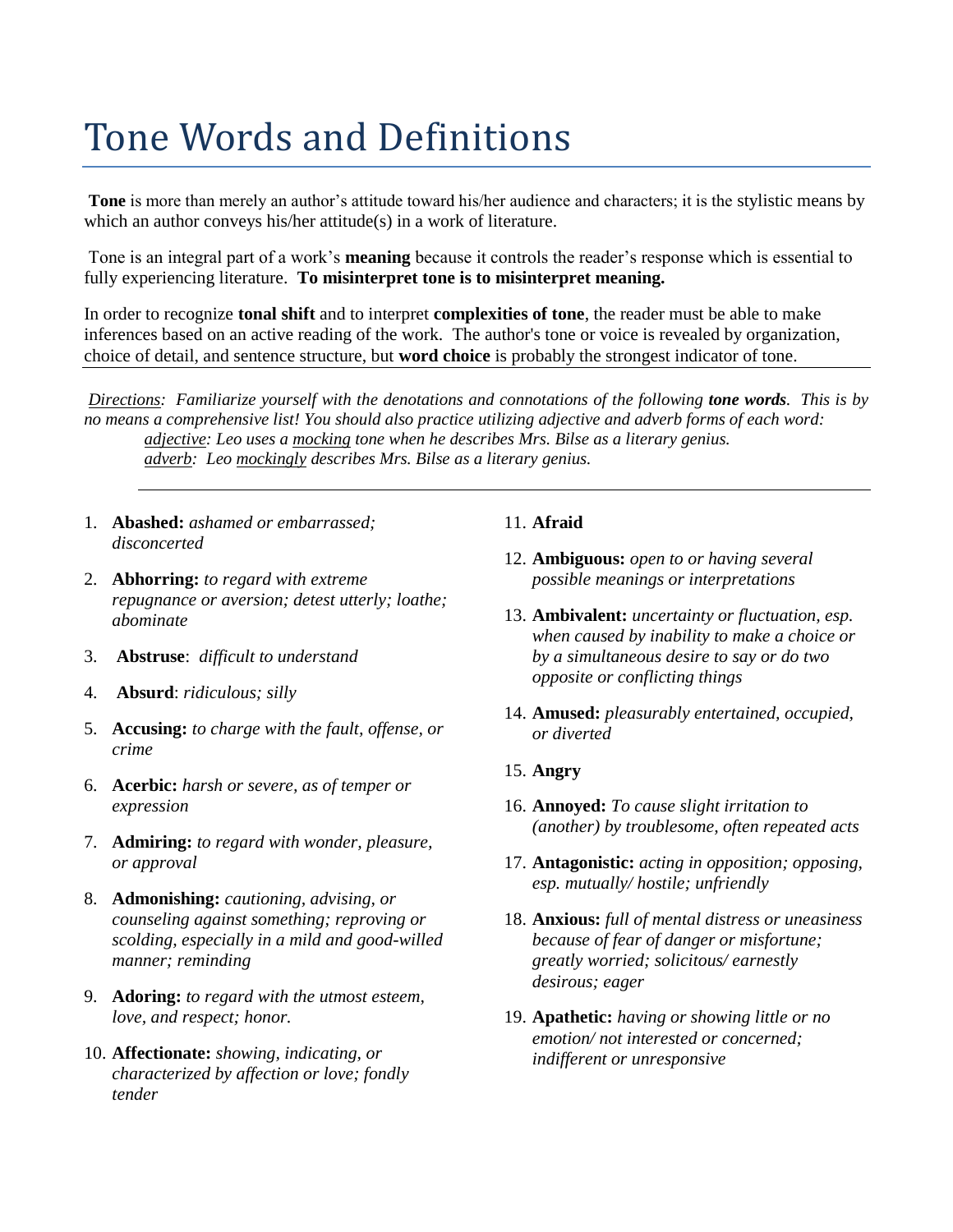- 20. **Apologetic:** *containing an apology or excuse for a fault, failure, insult, injury*
- 21. **Appreciative:** *feeling or expressive of gratitude*
- 22. **Apprehensive:** *uneasy or fearful about something that might happen*
- 23. **Approving:** *to speak or think favorably of; pronounce or consider agreeable or good; judge favorably*
- 24. **Ardent**: *characterized by intense feeling; passionate; fervent; intensely devoted, eager, or enthusiastic; zealous; vehement; fierce*
- 25. **Arrogant:** *making claims or pretensions to superior importance or rights; overbearingly assuming; insolently proud*
- 26. **Audacious:** *extremely bold or daring; recklessly brave; fearless*
- 27. **Authoritarian:** *having an air of authority; accustomed to exercising authority; positive; peremptory; dictatorial*
- 28. **Baffled:** *to confuse, bewilder, or perplex*
- 29. **Bantering:** *Good-humored, playful conversation*
- 30. **Belligerent:** *warlike; given to waging war*
- 31. **Bemused:** *bewildered or confused/ lost in thought; preoccupied*
- 32. **Benevolent:** *characterized by or expressing goodwill or kindly feelings*
- 33. **Bewildered:** *completely puzzled or confused; perplexed*
- 34. **Biting:** *nipping; smarting; keen/ cutting; sarcastic*
- 35. **Bitter:** *having a harsh, disagreeably acrid taste, like that of aspirin, quinine, wormwood, or aloes/ characterized by intense antagonism or hostility/ hard to admit or accept*
- 36. **Blithe:** *joyous, merry, or gay in disposition; glad; cheerful*
- 37. **Blunt:** *abrupt in address or manner/ slow in perception or understanding; obtuse*
- 38. **Bold**: *not hesitating or fearful in the face of danger or rebuff; courageous and daring; not hesitating to break the rules of propriety; forward; impudent*
- 39. **Bored**
- 40. **Brisk:** *quick and active; lively/ sharp and stimulating*
- 41. **Brusque:** *abrupt in manner; blunt; rough*
- 42. **Burlesque:** *an artistic composition, esp. literary or dramatic, that, for the sake of laughter, vulgarizes lofty material or treats ordinary material with mock dignity*
- 43. **Calm:** *without rough motion; still or nearly still/ free from excitement or passion; tranquil*
- 44. **Candid:** *frank; outspoken; open and sincere/ free from reservation, disguise, or subterfuge; straightforward*
- 45. **Capricious**: *flighty; led by whims; erratic*
- 46. **Casual:** *without definite or serious intention; careless or offhand; passing/*
- 47. **Caustic:** *making biting, corrosive comments*
- 48. **Celebratory:** *seeming or tending to be indifferent to what is happening; apathetic; unconcerned*
- 49. **Censorious**: *severely critical; faultfinding*
- 50. **Ceremonial:** *of, pertaining to, or characterized by ceremony; formal; ritual*
- 51. **Cheerful:** *characterized by or expressive of good spirits or cheerfulness*
- 52. **Cheery:** *in good spirits*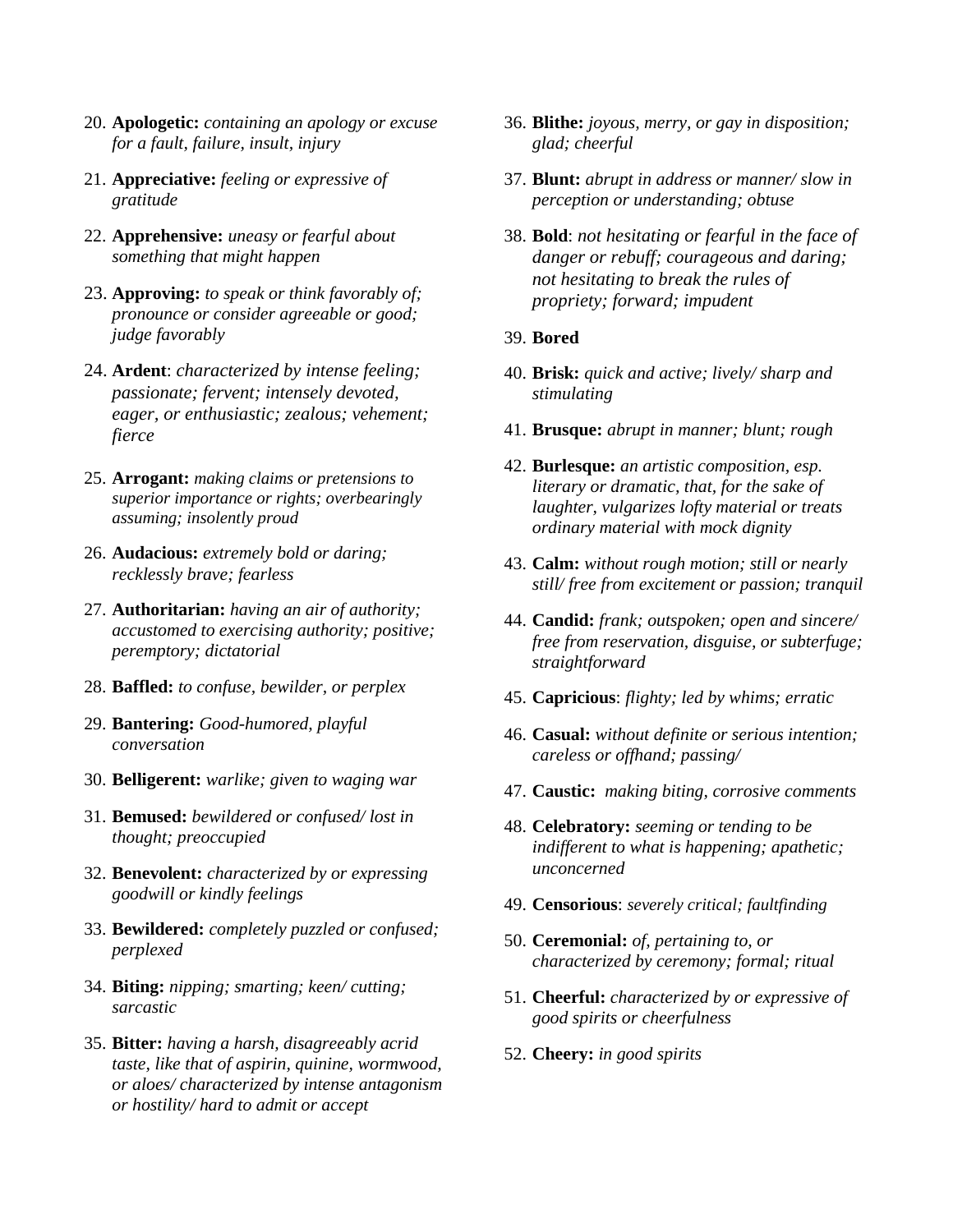- 53. **Childish:** *of, like, or befitting a child/ puerile; weak; silly*
- 54. **Choleric:** *extremely irritable or easily angered; irascible*
- 55. **Clinical:** *concerned with or based on actual observation and treatment of disease in patients rather than experimentation or theory/ extremely objective and realistic; dispassionately analytic; unemotionally critical*

## 56. **Cold**

- 57. **Colloquial:** *characteristic of or appropriate to ordinary or familiar conversation rather than formal speech or writing; informal.*
- 58. **Comforting:** *To soothe in time of affliction or distress.*
- 59. **Comic** *funny*; *humorous*
- 60. **Commanding:** *appreciably superior or imposing; winning; sizable*
- 61. **Compassionate:** *having or showing compassion*
- 62. **Complex:** *characterized by a very complicated or involved arrangement of parts, units, etc.:*
- 63. **Complicated:** *composed of elaborately interconnected parts; complex*
- 64. **Complimentary:** *of the nature of, conveying, or expressing a compliment, often one that is politely flattering*
- 65. **Conceited:** *having an excessively favorable opinion of one's abilities, appearance, etc.*
- 66. **Concerned:** *interested or affected/ troubled or anxious/ having a connection or involvement; participating*
- 67. **Conciliatory:** *To overcome the distrust or animosity of; appease*
- 68. **Condemnatory:** *To express strong disapproval*
- 69. **Condescending:** *showing or implying a usually patronizing descent from dignity or superiority*
- 70. **Confident:** *having strong belief or full assurance; sure/ sure of oneself; having no uncertainty about one's own abilities, correctness, successfulness, etc.; selfconfident; bold*
- 71. **Confused:** *to perplex or bewilder/ to make unclear or indistinct*
- 72. **Contemptuous:** *showing or expressing contempt or disdain; scornful*
- 73. **Contented:** *Desiring no more than what one has; satisfied./ Ready to accept or acquiesce; willing*
- 74. **Contentious:** *tending to argument or strife; quarrelsome/ causing, involving, or characterized by argument or controversy*
- 75. **Conversational:** *The spoken exchange of thoughts, opinions, and feelings; talk*
- 76. **Critical:** *inclined to find fault or to judge with severity, often too readily*
- 77. **Curt:** *rudely brief in speech or abrupt in manner/ brief; concise; terse; laconic*
- 78. **Cynical:** *scornful of the motives or virtues of others; bitterly or sneeringly distrustful, contemptuous, or pessimistic*
- 79. **Demanding:** *requiring or claiming more than is generally felt by others to be due/ calling for intensive effort or attention; taxing*
- 80. **Depressed:** *sad and gloomy; dejected; downcast/ pressed down, or situated lower than the general surface*
- 81. **Derisive:** *characterized by or expressing derision; contemptuous; mocking*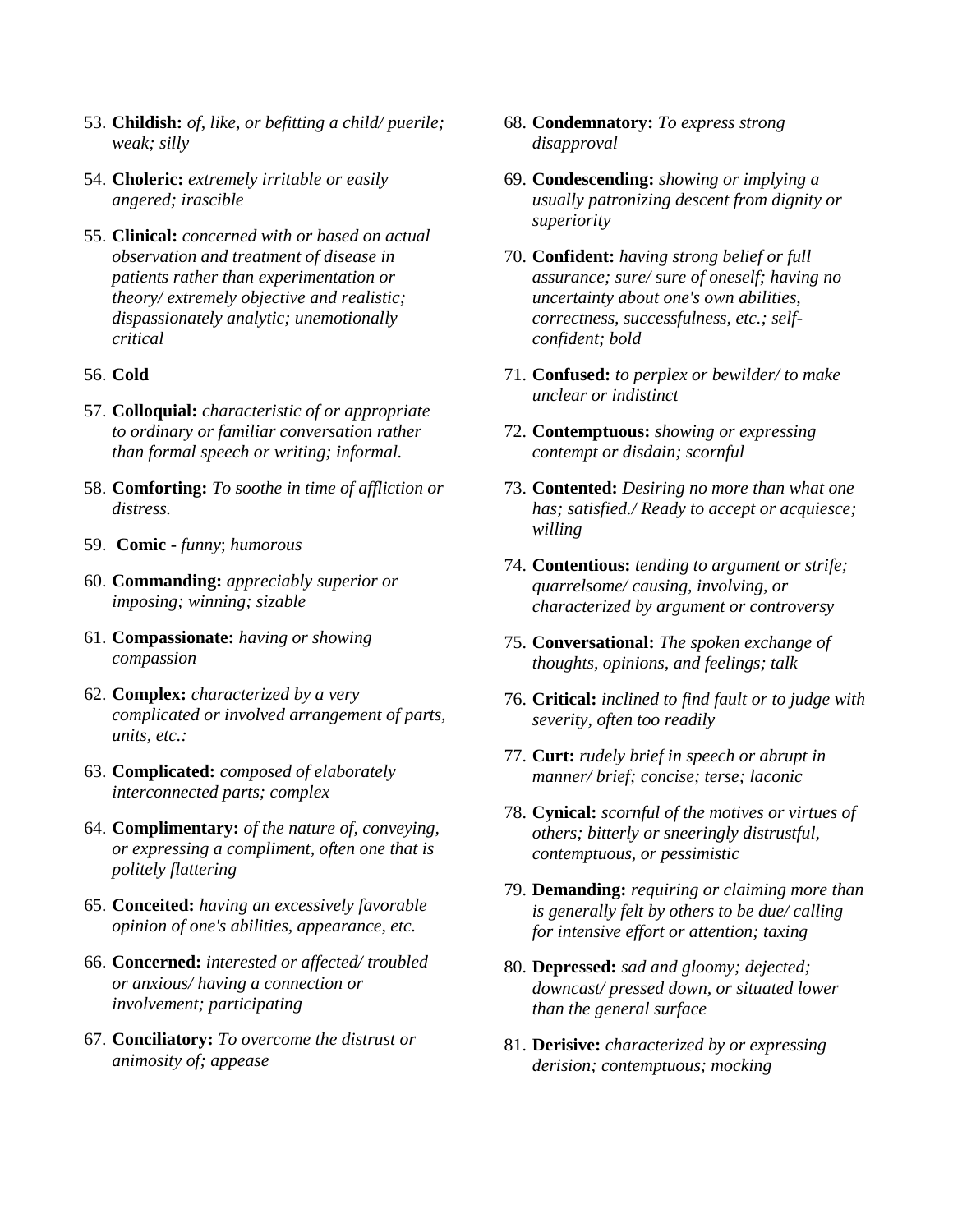- 82. **Derogatory:** *tending to lessen the merit or reputation of a person or thing; disparaging; depreciatory*
- 83. **Despairing:** *To be overcome by a sense of futility or defeat/ To lose all hope*
- 84. **Desperate:** *reckless or dangerous because of despair or urgency/ having an urgent need, desire, etc.:*
- 85. **Detached:** *impartial or objective; disinterested; unbiased/ not involved or concerned; aloof*
- 86. **Diabolic:** *having the qualities of a devil; devilish; fiendish; outrageously wicked*
- 87. **Didactic:** *intended for instruction; instructive*
- 88. **Diffident:** *lacking confidence in one's own ability, worth, or fitness; timid; shy*
- 89. **Direct:** *proceeding in a straight line or by the shortest course; straight; undeviating; not oblique*
- 90. **Disappointed:** *depressed or discouraged by the failure of one's hopes or expectations*
- 91. **Disbelieving:** *to have no belief in; refuse or reject belief in*
- 92. **Disdainful:** *expressing extreme contempt*
- 93. **Disgusted:** *To excite nausea or loathing in; sicken/ To offend the taste or moral sense of; repel*
- 94. **Disrespectful:** *Having or exhibiting a lack of respect; rude and discourteous*
- 95. **Disturbed:** *marked by symptoms of mental illness:/ agitated or distressed; disrupted*
- 96. **Dogmatic:** *asserting opinions in a doctrinaire or arrogant manner; opinionated*
- 97. **Domineering:** *overbearing; tyrannical*
- 98. **Doubtful:** *of uncertain outcome or result*
- 99. **Dramatic:** *of or pertaining to the drama/ Arresting or forceful in appearance or effect*
- 100. **Dreary:** *causing sadness or gloom./ dull; boring*
- 101. **Dubious:** *wavering or hesitating in opinion; inclined to doubt*
- 102. **Earnest:** *serious in intention, purpose, or effort; sincerely zealous*
- 103. **Ebullient:** *overflowing with fervor, enthusiasm, or excitement; high-spirited*
- 104. **Ecstatic:** *subject to or in a state of ecstasy; rapturous*
- 105. **Effusive:** *unduly demonstrative; lacking reserve*
- 106. **Egotistical:** *given to talking about oneself; vain; boastful; opinionated; indifferent to the well-being of others; selfish*
- 107. **Elated:** *very happy or proud; jubilant; in high spirits*
- 108. **Elegiac:** *expressing sorrow or lamentation*
- 109. **Elevated:** *exalted or noble; lofty/ exalted or noble; lofty*
- 110. **Eloquent:** *having or exercising the power of fluent, forceful, and appropriate speech*
- 111. **Embarrassed:** *To cause to feel selfconscious or ill at ease; disconcert*
- 112. **Emotionless**
- 113. **Empathetic:** *showing empathy or ready comprehension of others' states*
- 114. **Encouraging:** *to inspire with courage, spirit, or confidence/ to stimulate by assistance, approval, etc/ to promote, advance, or foster*
- 115. **Energetic**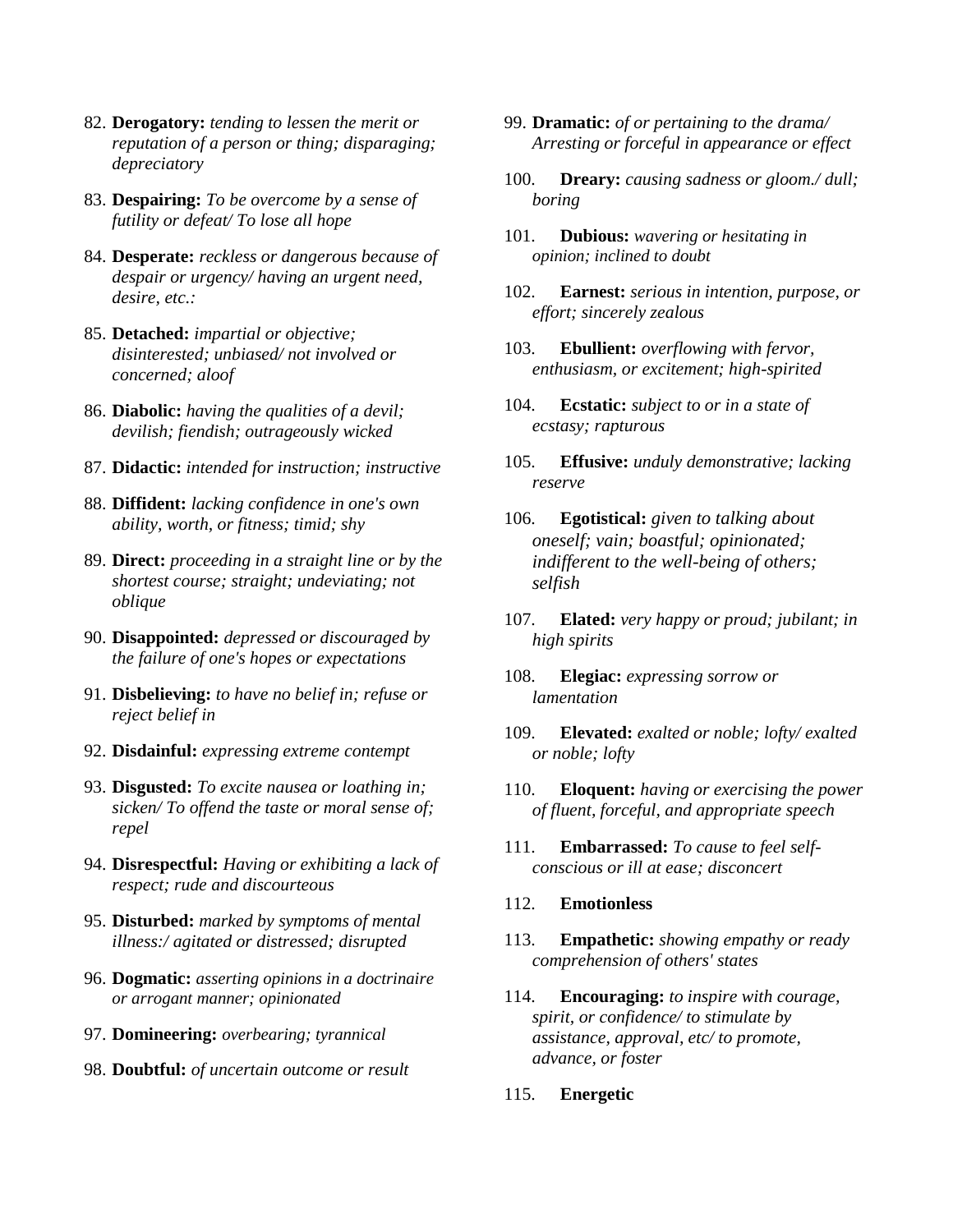- 116. **Enraged:** *to make extremely angry; put into a rage; infuriate*
- 117. **Enthusiastic:** *having or showing great excitement and interest*
- 118. **Erudite:** *characterized by great knowledge; learned or scholarly*
- 119. **Eulogistic:** *To praise highly in speech or writing, especially in a formal eulogy*
- 120. **Euphoric:** *a feeling of happiness, confidence, or well-being sometimes exaggerated in pathological states as mania*
- 121. **Evasive:** *deliberately vague or ambiguous/ tending or seeking to evade; characterized by evasion*
- 122. **Excited**
- 123. **Exhilarated:** *to enliven; invigorate; stimulate/ to make cheerful or merry*
- 124. **Exhortatory**: *advising, urging, or cautioning earnestly; urgently admonishing*
- 125. **Expectant:** *marked by eager anticipation*
- 126. **Exuberant:** *effusively and almost uninhibitedly enthusiastic; lavishly abundant*
- 127. **Facetious:** *not meant to be taken seriously or literally/ amusing; humorous*
- 128. **Factual:** *of or pertaining to facts; concerning facts*
- 129. **Familiar:** *commonly or generally known or seen/ informal; easygoing; unceremonious; unconstrained*
- 130. **Fanciful:** *characterized by or showing fancy; capricious or whimsical in appearance*
- 131. **Farcical:** *ludicrous; absurd; mocking; humorous and highly improbable*
- 132. **Fatalistic:** *the acceptance of all things and events as inevitable; submission to fate*
- 133. **Fearful:** *feeling fear, dread, apprehension, or solicitude/ full of awe or reverence/ extreme in size, intensity, or badness*
- 134. **Fervent:** *having or showing great warmth or intensity of spirit, feeling, enthusiasm, etc.; ardent*
- 135. **Flippant:** *frivolously disrespectful, shallow, or lacking in seriousness; characterized by levity*
- 136. **Forceful:** *powerful*
- 137. **Foreboding:** *a strong inner feeling or notion of a future misfortune, evil, etc.; presentiment*
- 138. **Formal:** *stiff; using textbook style; following accepted styles, rules or ceremonies*
- 139. **Forthright:** *going straight to the point; frank; direct; outspoken*
- 140. **Frantic:** *desperate or wild with excitement, passion, fear, pain, etc.; frenzied*
- 141. **Frightened:** *To fill with fear; alarm*
- 142. **Frivolous:** *characterized by lack of seriousness or sense/ self-indulgently carefree; unconcerned about or lacking any serious purpose/ of little or no weight, worth, or importance; not worthy of serious notice*
- 143. **Frustrated:** *disappointed; thwarted*
- 144. **Furious:** *full of fury, violent passion, or rage; extremely angry; enraged*
- 145. **Gentle**: *kind; considerate; mild; soft*
- 146. **Ghoulish:** *strangely diabolical or cruel; monstrous; delighting in the revolting or loathsome*
- 147. **Giddy:** *frivolous and lighthearted; impulsive; flighty/ attended with or causing dizziness*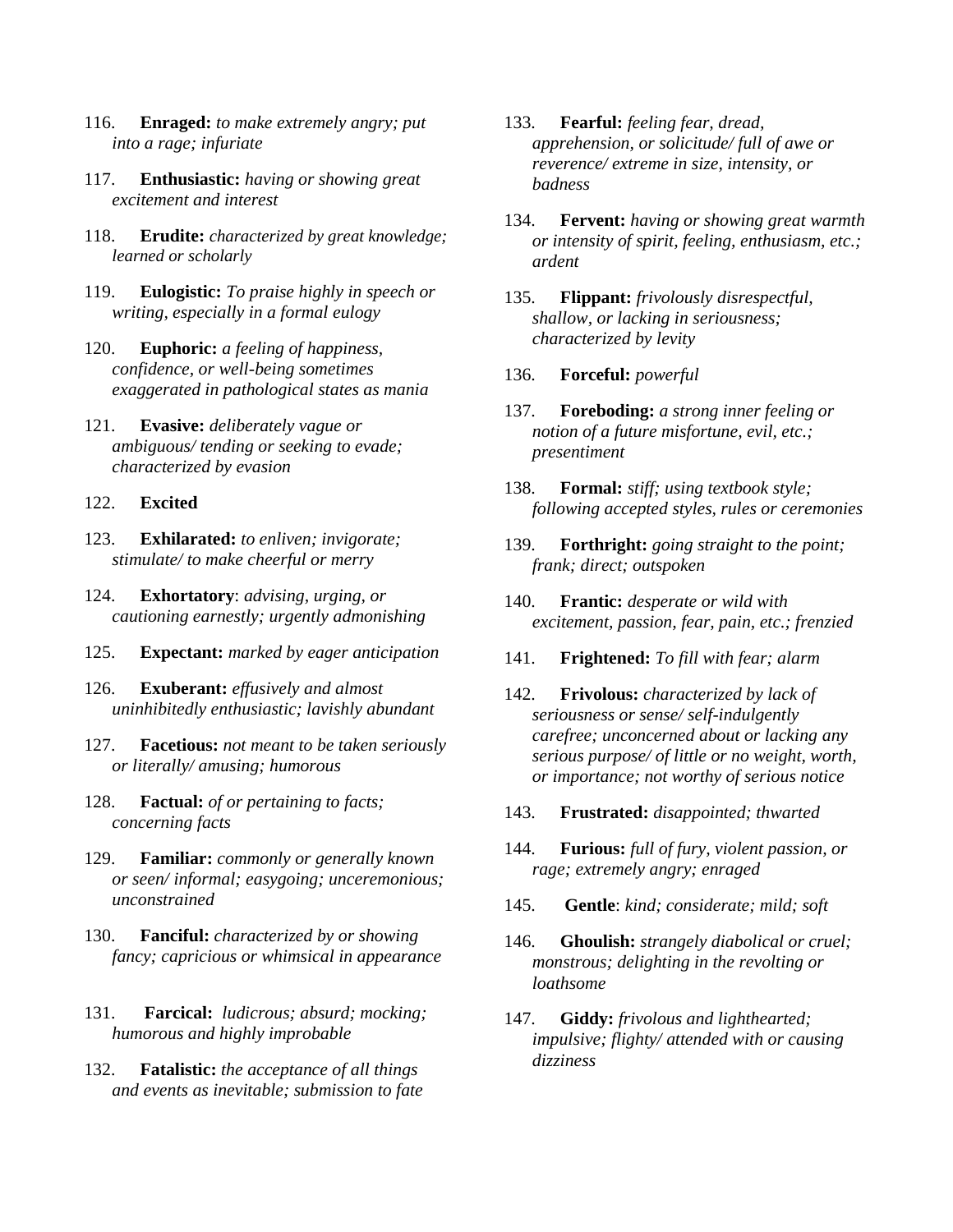- 148. **Gleeful:** *full of exultant joy; merry; delighted.*
- 149. **Gloomy:** *dark or dim; deeply shaded/ hopeless or despairing; pessimistic*
- 150. **Grand:** *impressive in size, appearance, or general effect/ stately, majestic, or dignified/ of great importance, distinction, or pretension*
- 151. **Grave:** *serious or solemn; sober/ weighty, momentous, or important/ threatening a seriously bad outcome or involving serious issues; critical*
- 152. **Grim:** *stern and admitting of no appeasement or compromise/ having a harsh, surly, forbidding, or morbid air*

#### 153. **Happy**

- 154. **Harsh:** *ungentle and unpleasant in action or effect/ physically uncomfortable; desolate; stark/ unpleasantly rough, ragged, or coarse to the touch*
- 155. **Haughty:** *disdainfully proud; snobbish; scornfully arrogant; supercilious*
- 156. **Hilarious:** *arousing great merriment; extremely funny*
- 157. **Histrionic:** *Over the top dramatic*
- 158. **Holier-than-thou:** *obnoxiously pious; sanctimonious; self-righteous*
- 159. **Hollow:***; not solid; empty; without real or significant worth; meaningless; insincere or false*
- 160. **Hopeful:** *full of hope; expressing*
- 161. **Hopeless:** *providing no hope; beyond optimism or hope; desperate*
- 162. **Horrified**: *showing or indicating great shock or horror*
- 163. **Hostile:** *characteristic of an enemy/ opposed in feeling, action, or character;*

*antagonistic/ not friendly, warm, or generous; not hospitable*

- 164. **Humorous:** *characterized by humor; funny; comical*
- 165. **Impartial:** *not partial or biased; fair; just*
- 166. **Impassioned:** *filled with emotion; ardent*
- 167. **Impassive**: *without emotion; apathetic; unmoved; calm; serene*
- 168. **Impatient:** *not patient; not accepting delay, opposition, pain, etc., with calm or patience*
- 169. **Impertinent**: *insolently rude; uncivil*
- 170. **Impudent**: *characterized by impertinence or effrontery*
- 171. **Incisive:** *penetrating; cutting; biting; trenchant/ remarkably clear and direct; sharp; keen; acute*
- 172. **Incredulous:** *not credulous; disinclined or indisposed to believe; skeptical*
- 173. **Indifferent:** *without interest or concern; not caring; apathetic/ having no bias, prejudice, or preference; impartial; disinterested*
- 174. **Indignant:** *feeling, characterized by, or expressing strong displeasure at something considered unjust, offensive, insulting, or base*
- 175. **Indirect:** *not in a direct course or path; deviating from a straight line; roundabout/ not straightforward; devious; deceitful*
- 176. **Inflammatory:** *tending to arouse anger, hostility, passion, etc.:*
- 177. **Informal:** *without formality or ceremony; casual/ suitable to or characteristic of casual and familiar, but educated, speech or writing/ not according to the prescribed, official, or customary way or manner; irregular; unofficial*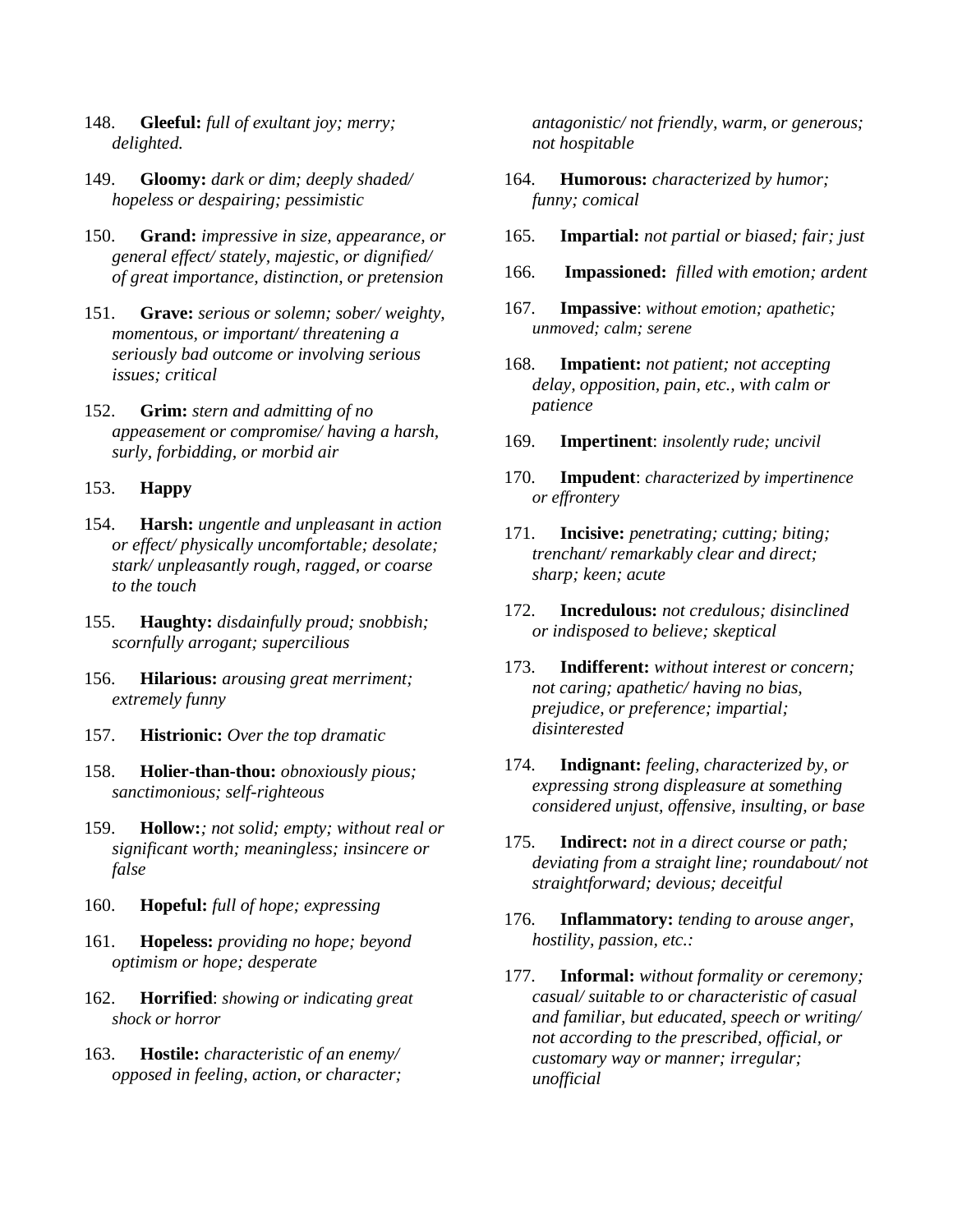- 178. **Informative:** *giving information; instructive/ tending to increase knowledge or dissipate ignorance*
- 179. **Insecure:** *subject to fears, doubts, etc.; not self-confident or assured*
- 180. **Insipid:** *without distinctive, interesting, or stimulating qualities; vapid*
- 181. **Insistent:** *earnest or emphatic in dwelling upon, maintaining, or demanding something; persistent; pertinacious*
- 182. **Insolent:** *boldly rude or disrespectful; contemptuously impertinent; insulting*
- 183. **Instructive:** *serving to instruct or inform; conveying instruction, knowledge, or information; enlightening*
- 184. **Interested:** *having the attention or curiosity engaged/ characterized by a feeling of interest*
- 185. **Intimate:** *associated in close personal relations/ very private; closely personal/ detailed; deep*
- 186. **Introspective:** *given to examining own sensory and perceptual experiences*
- 187. **Ironic:** *containing or exemplifying irony/ coincidental; unexpected*
- 188. **Irascible:** *easily provoked to anger; very irritable*
- 189. **Irreverent:** *showing lack of due respect or veneration*
- 190. **Irritated:** *angered, provoked, or annoyed*
- 191. **Jocund:** *cheerful; merry; gay; blithe; glad*
- 192. **Joking**
- 193. **Jovial:** *endowed with or characterized by a hearty, joyous humor or a spirit of goodfellowship*
- 194. **Joyful:** *full of joy, as a person or one's heart; glad; delighted/ causing or bringing joy, as an event, a sight, or news; delightful*
- 195. **Joyous:** *joyful; happy; jubilant*
- 196. **Laudatory:** *containing or expressing praise*
- 197. **Learned:** *having much knowledge; scholarly; erudite/ connected or involved with the pursuit of knowledge, esp. of a scholarly nature*
- 198. **Lighthearted:** *carefree; cheerful; gay*
- 199. **Lively:** *full or suggestive of life or vital energy; active, vigorous, or brisk/ animated, spirited, vivacious, or sprightly*
- 200. **Lofty:** *exalted in rank, dignity, or character; eminent/ elevated in style, tone, or sentiment, as writings or speech*
- 201. **Loving**: *affectionate; showing intense, deep concern for someone or something*
- 202. **Ludicrous:** *causing laughter because of absurdity; provoking or deserving derision; ridiculous; laughable*
- 203. **Lugubrious:** *mournful, dismal, or gloomy, esp. in an affected, exaggerated, or unrelieved manner*
- 204. **Lyrical:** *Expressing deep personal emotion or observations; Highly enthusiastic; rhapsodic*
- 205. **Malicious** *desiring to harm others or to see others suffer; ill-willed; spiteful*
- 206. **Matter–of-fact -***adhering strictly to fact; not imaginative; direct or unemotional; straightforward; down-to-earth*
- 207. **Meditative:** *deeply or seriously thoughtful*
- 208. **Melancholic:** *characterized by or causing or expressing sadness*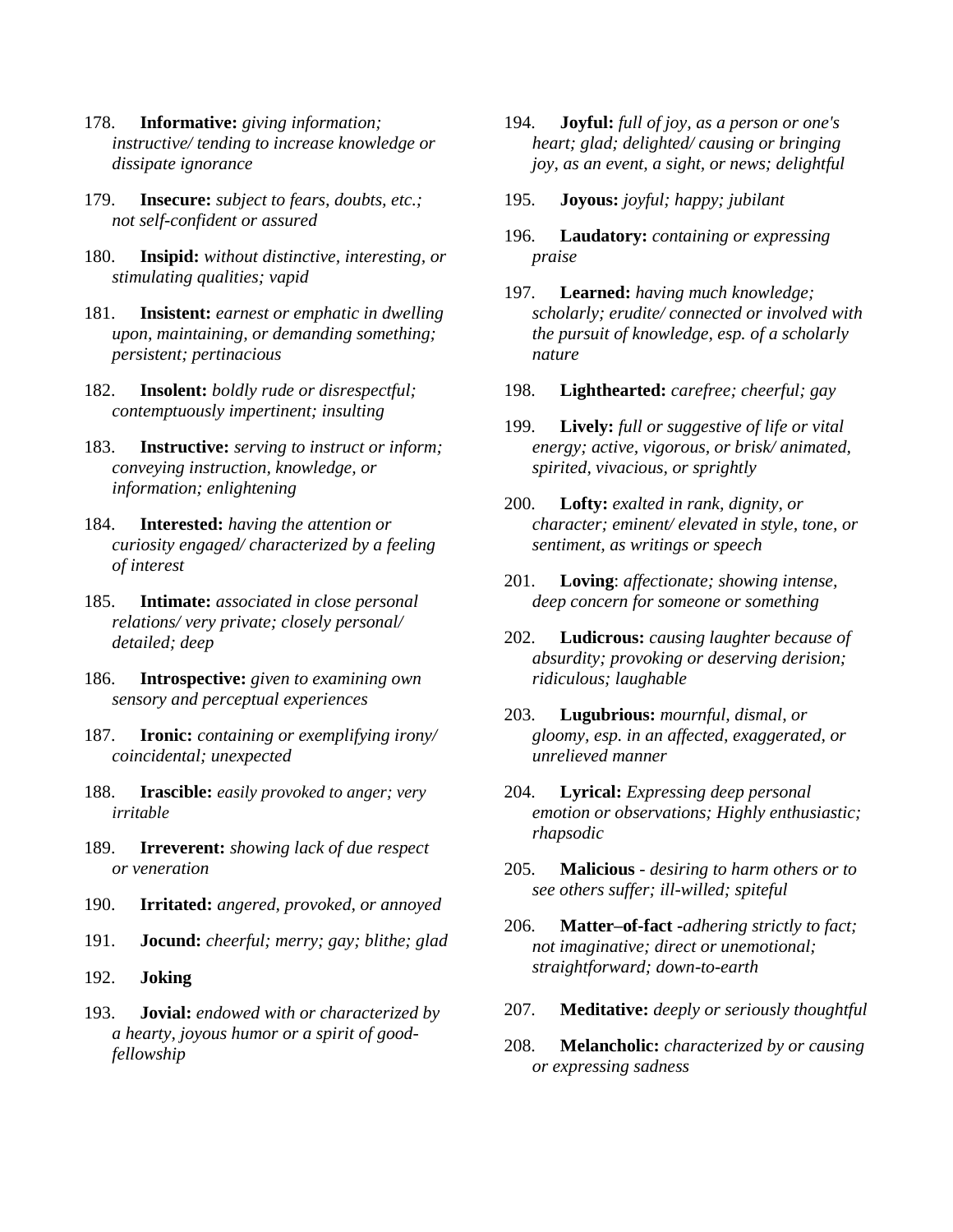- 209. **Melodramatic:** *exaggerated and emotional or sentimental; overdramatic*
- 210. **Mirthful:** *joyous; gay; jolly; arousing or provoking laughter*
- 211. **Mischievous:** *maliciously or playfully annoying; causing annoyance, harm, or trouble; roguishly or slyly teasing, as a glance; harmful or injurious*
- 212. **Mock – serious:** *pretending to be serious or in earnest*
- 213. **Mock-heroic:** *imitating or burlesquing that which is heroic, as in manner, character, or action*
- 214. **Mocking:** *To treat with ridicule or contempt; deride; To mimic, as in sport or derision*
- 215. **Modest:** *having or showing a moderate or humble estimate of one's merits, importance, etc.; free from vanity, egotism, boastfulness, or great pretensions; free from ostentation or showy extravagance*
- 216. **Moralistic:** *Characterized by or displaying a concern with morality; narrowly and conventionally moral*
- 217. **Mournful:** *feeling or expressing sorrow or grief; sorrowful; sad*
- 218. **Mysterious:** *of obscure nature, meaning, origin, etc.; puzzling; inexplicable*
- 219. **Nervous:** *highly excitable; unnaturally or acutely uneasy or apprehensive*
- 220. **Nonchalant**: *coolly unconcerned, indifferent, or unexcited; casual*
- 221. **Nonplussed**: *totally puzzled, perplexed, or confused*
- 222. **Nostalgic:** *unhappy about being away and longing for familiar things or persons*
- 223. **Obdurate**: *unmoved by persuasion, pity, or tender feelings; stubborn; unyielding; stubbornly resistant to moral influence*
- 224. **Objective:** *not influenced by personal feelings, interpretations, or prejudice; based on facts; unbiased*
- 225. **Obsequious** *overly obedient and/or submissive*
- 226. **Ominous:** *portending evil or harm; foreboding; threatening; inauspicious*
- 227. **Optimistic:** *disposed to take a favorable view of events or conditions and to expect the most favorable outcome*
- 228. **Oratorical**: *characteristic of an orator or oratory; given to making speeches*
- 229. **Outraged:** *angered and resentful; furious; extremely angered*
- 230. **Outspoken:** *frank; candid; uttered or expressed with frankness or without reserve*
- 231. **Overbearing**: *domineering; dictatorial; haughtily or rudely arrogant*

#### 232. **Panicked**

- 233. **Paranoid:** *Exhibiting or characterized by extreme and irrational fear or distrust of others*
- 234. **Passionate:** *having, compelled by, or ruled by intense emotion or strong feeling; easily aroused to or influenced by sexual desire; ardently sensual; easily moved to anger; quick-tempered; irascible*
- 235. **Pathetic:** *causing or evoking pity, sympathetic sadness, sorrow, etc.; pitiful; pitiable*
- 236. **Patronizing:** *displaying or indicative of an offensively condescending manner*
- 237. **Peaceful:** *not disturbed by strife or turmoil or war; quiet; calm; without worry or disturbance*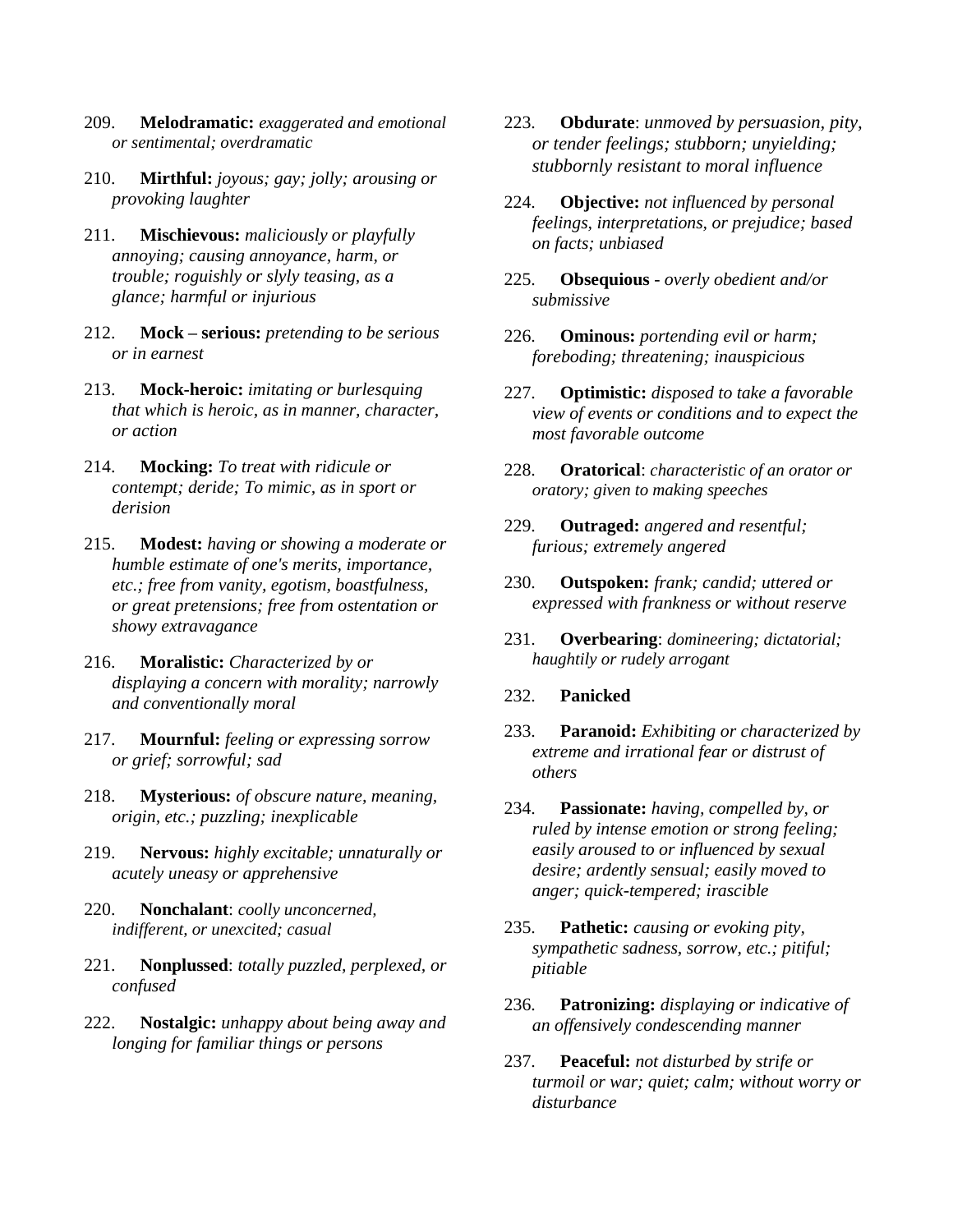- 238. **Pedantic:** *ostentatious in one's learning; overly concerned with minute details or formalisms, esp. in teaching*
- 239. **Penitent**: *feeling or expressing sorrow for sin or wrongdoing and disposed to atonement and amendment; repentant; contrite*
- 240. **Pensive:** *dreamily or wistfully thoughtful; expressing or revealing thoughtfulness, usually marked by some sadness*
- 241. **Pessimistic:** *expecting the worst possible outcome*
- 242. **Petty:** *of little or no importance or consequence*
- 243. **Pitiful**
- 244. **Placid:** *pleasantly calm or peaceful; unruffled; tranquil; serenely quiet or undisturbed*
- 245. **Playful:** *pleasantly humorous or jesting*
- 246. **Poignant:** *keenly distressing to the feelings; keen or strong in mental appeal*
- 247. **Pompous:** *characterized by an ostentatious display of dignity or importance*
- 248. **Powerful:** *having or exerting great power or force; potent; efficacious*
- 249. **Pretentious:** *characterized by assumption of dignity or importance*
- 250. **Proud:** *feeling pleasure or satisfaction over something regarded as highly honorable or creditable to oneself; having or showing self-respect or self-esteem*
- 251. **Provocative:** *serving or tending to provoke, excite, or stimulate; tending or serving to provoke; inciting, stimulating, irritating, or vexing*
- 252. **Psychotic:** *affected by psychosis; characterized by a loss of contact with reality and an inability to think rationally. A psychotic person often behaves*

*inappropriately and is incapable of normal social functioning*

### 253. **Quiet**

- 254. **Questioning:** *characterized by or indicating intellectual curiosity; inquiring*
- 255. **Reassuring:** *to restore to assurance or confidence*
- 256. **Rebellious**
- 257. **Recalcitrant**: *resisting authority or control; not obedient or compliant; refractory*
- 258. **Reflective:** *given to, marked by, or concerned with meditation or deliberation*
- 259. **Relaxed:** *being free of or relieved from tension or anxiety*
- 260. **Reminiscent:** *awakening memories of something similar; suggestive*
- 261. **Resigned:** *submissive or acquiescent*
- 262. **Respectful:** *full of, characterized by, or showing politeness or deference*
- 263. **Restrained:** *To hold back or keep in check; control*
- 264. **Reticent:** *disposed to be silent or not to speak freely; reserved; restrained*
- 265. **Reverent:** *deeply respectful; showing great esteem*
- 266. **Ridiculous:** *causing or worthy of ridicule or derision; absurd; preposterous; laughable*
- 267. **Righteous:** *believing ones-self to be morally right and just; guiltless*
- 268. **Risible:** *causing or capable of causing laughter; laughable; ludicrous*
- 269. **Romantic:** *characterized by a preoccupation with love or by the idealizing of love or one's beloved; imbued with or dominated by idealism, a desire for adventure, chivalry, etc*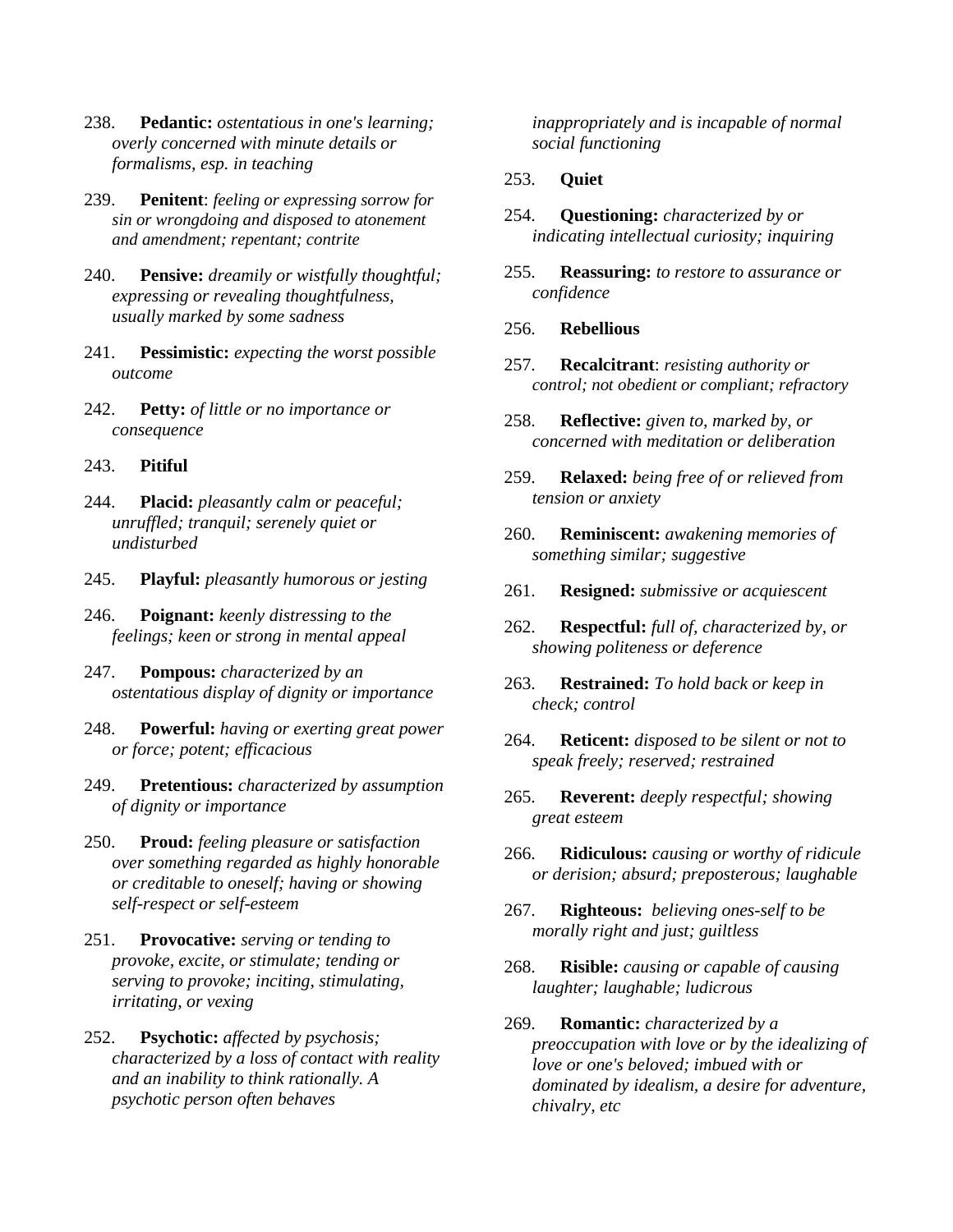#### 270. **Sad**

- 271. **Sanguine:** *cheerfully optimistic, hopeful, or confident*
- 272. **Sarcastic:** *expressing or expressive of ridicule that wounds*
- 273. **Sardonic:** *characterized by bitter or scornful derision; mocking; cynical; sneering*
- 274. **Satiric (satirical):** *exposing human folly to ridicule*
- 275. **Scholarly:** *concerned with academic learning and research*
- 276. **Scornful:** *expressing extreme contempt*
- 277. **Seductive:** *tending to entice into a desired action or state*
- 278. **Self-assured:** *Having or showing confidence and poise*
- 279. **Self-depreciating:** *belittling or undervaluing oneself; excessively modest*
- 280. **Selfish:** *devoted to or caring only for oneself; concerned primarily with one's own interests, benefits, welfare, etc., regardless of others*
- 281. **Sentimental:** *weakly emotional; mawkishly susceptible or tender*
- 282. **Serene:** *calm, peaceful, or tranquil; unruffled*
- 283. **Serious**: *not funny; in earnest*
- 284. **Severe:** *harsh; unnecessarily extreme; serious or stern in manner or appearance*
- 285. **Sharp:** *clearly defined; distinct; keen or eager; fierce or violent*
- 286. **Shocked:** *struck with fear, dread, or consternation*
- 287. **Shocking:** *causing intense surprise, disgust, horror, etc*

288. **Silly**

- 289. **Sinister:** *threatening or portending evil, harm, or trouble; ominous*
- 290. **Skeptical:** *Marked by or given to doubt; questioning*
- 291. **Sly:** *cunning or wily; stealthy, insidious, or secret*
- 292. **Solemn:** *grave, sober, or mirthless, as a person, the face, speech, tone, or mood*
- 293. **Somber:** *gloomy, depressing, or dismal; extremely serious; grave*
- 294. **Sophomoric:** *suggestive of or resembling the traditional sophomore; intellectually pretentious, overconfident, conceited, etc., but immature*
- 295. **Speculative:** *theoretical, rather than practical*
- 296. **Sprightly:** *animated, vivacious, or gay; lively*
- 297. **Stable:** *not likely to fall or give way, as a structure, support, foundation, etc.; firm; steady*
- 298. **Stately:** *majestic; imposing in magnificence, elegance, etc*
- 299. **Stern:** *firm, strict, or uncompromising; hard, harsh, or severe*
- 300. **Stolid:** *not easily stirred or moved mentally; unemotional; impassive*
- 301. **Straightforward:** *direct; not roundabout; free from crookedness or deceit; honest*
- 302. **Strident:** *making or having a harsh sound; grating; creaking*
- 303. **Stubborn**
- 304. **Subdued:** *quiet; inhibited; repressed; controlled*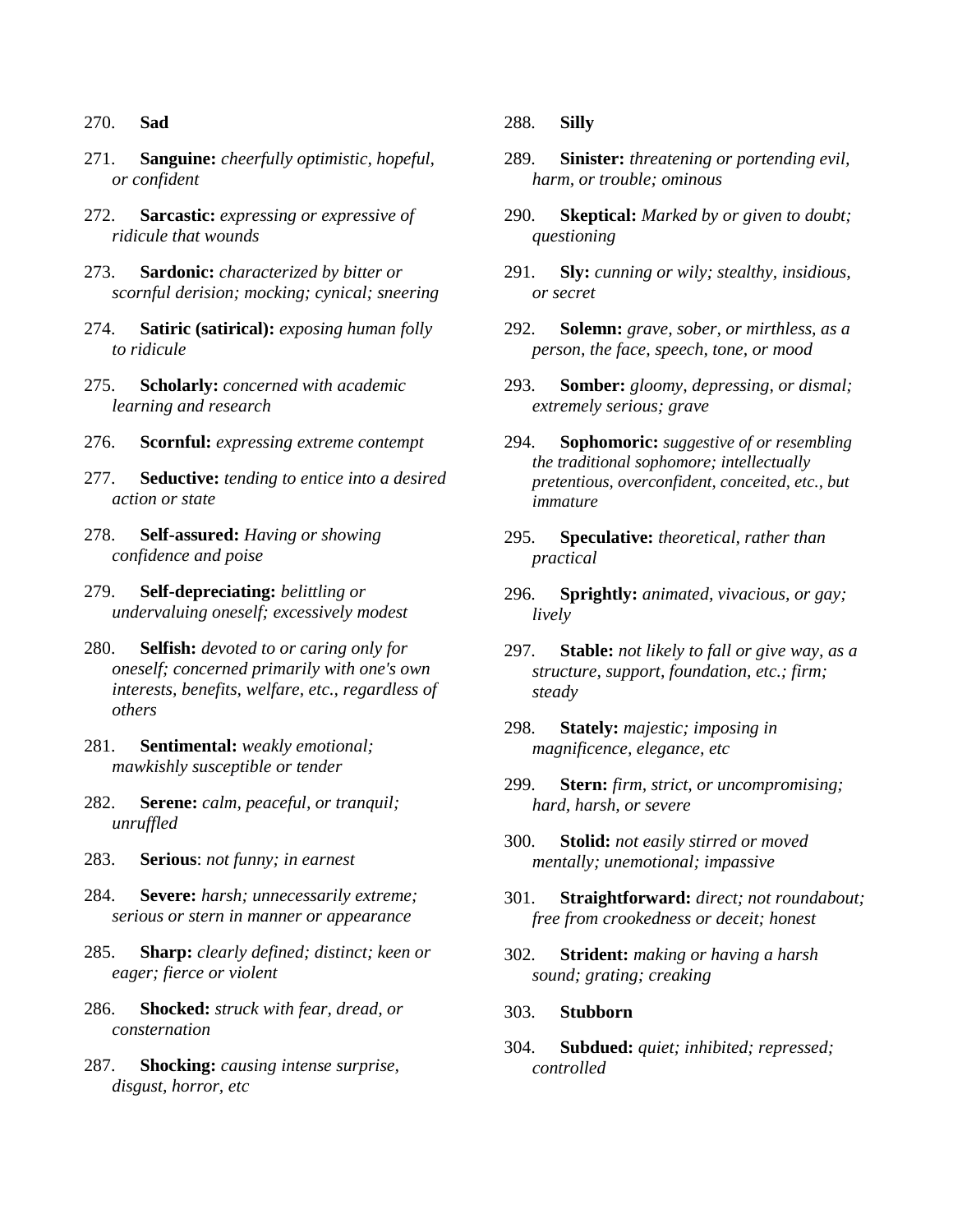- 305. **Supercilious**: *haughtily disdainful or contemptuous*
- 306. **Suspenseful:** *characterized by or causing suspense*
- 307. **Suspicious:** *openly distrustful and unwilling to confide*
- 308. **Sympathetic:** *characterized by, proceeding from, exhibiting, or feeling sympathy; sympathizing; compassionate*
- 309. **Taunting:** *To reproach in a mocking, insulting, or contemptuous manner*
- 310. **Tender:** *soft or delicate in substance; not hard or tough*
- 311. **Tense:** *stretched tight, as a cord, fiber, etc.; drawn taut; rigid; characterized by a strain upon the nerves or feelings*

### 312. **Terrified**

- 313. **Terse:** *neatly or effectively concise; brief and pithy, as language*
- 314. **Thoughtful:** *showing consideration for others; considerate; occupied with or given to thought; contemplative; meditative; reflective*
- 315. **Threatening:** *tending or intended to menace; causing alarm, as by being imminent; ominous; sinister*
- 316. **Timorous:** *full of fear; fearful*
- 317. **Tragic:** *extremely mournful, melancholy, or pathetic; dreadful, calamitous, disastrous, or fatal*
- 318. **Tranquil:** *free from commotion or tumult; peaceful; quiet; calm*
- 319. **Uncertain:** *not confident, assured, or free from hesitancy; not clearly or precisely determined; indefinite; unknown*
- 320. **Unconcerned:** *not involved or interested; disinterested.; not caring; unworried; free from solicitude or anxiety*
- 321. **Understated:** *restrained in design, presentation, etc.; low-key*
- 322. **Uneasy:** *not easy in body or mind; uncomfortable; restless; disturbed; perturbed.*
- 323. **Uninterested**
- 324. **Upset**
- 325. **Urgent:** *compelling or requiring immediate action or attention; imperative; pressing*
- 326. **Vexed:** *irritated; annoyed*
- 327. **Vibrant:** *moving to and fro rapidly; vibrating*
- 328. **Vindictive**: *revengeful; spiteful; bitter; unforgiving*
- 329. **Violent:** *acting with or characterized by uncontrolled, strong, rough force; furious in impetuosity, energy, etc.*
- 330. **Vitriolic:** *very caustic; scathing*
- 331. **Whimsical:** *given to whimsy or fanciful notions; capricious*
- 332. **Wistful:** *characterized by melancholy; longing; yearning; pensive*
- 333. **Worshipful:** *showing adoration; showing great reverence*
- 334. **Wrathful:** *vehemently incensed and condemnatory; very angry; ireful*
- 335. **Wry:** *devious in course or purpose; misdirected; distorted or perverted, as in meaning; bitterly or disdainfully ironic or amusing*
- 336. **Zealous:** *ardently active, devoted, or diligent*